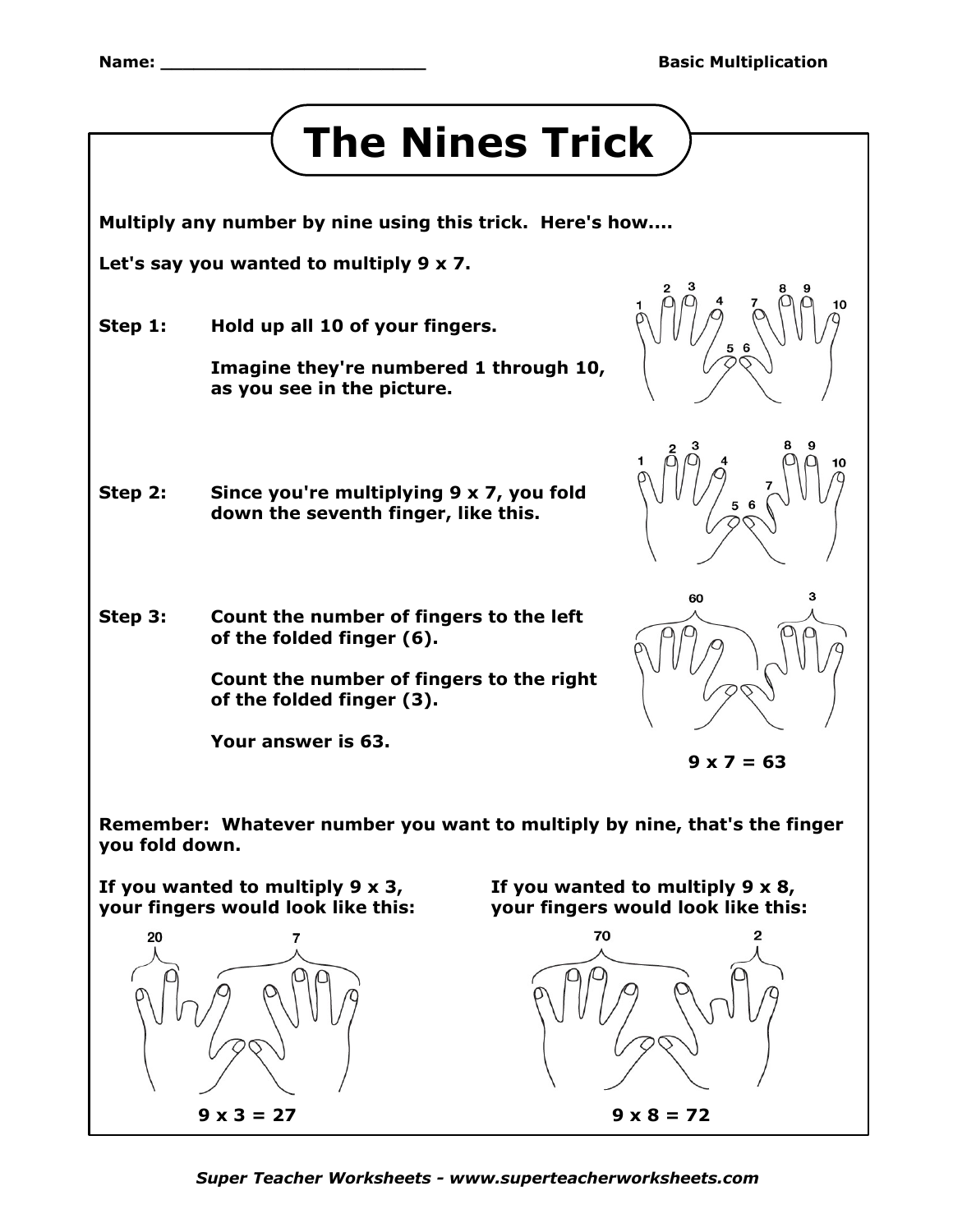| <b>The Nines Trick</b>                                                                                                                                                        |   |                |  |  |
|-------------------------------------------------------------------------------------------------------------------------------------------------------------------------------|---|----------------|--|--|
| Tell which multiplication fact is show by the fingers in these pictures. Write<br>the multiplication fact and the answer.                                                     |   |                |  |  |
| 30                                                                                                                                                                            | 6 | 60<br>з        |  |  |
| $\mathbf{x} =$<br>$\mathbf{x} =$<br>Use the nines trick to solve these multiplication facts.                                                                                  |   |                |  |  |
| $9 \times 8 =$                                                                                                                                                                |   | $9 \times 3 =$ |  |  |
| $5 \times 9 =$                                                                                                                                                                |   | $6 \times 9 =$ |  |  |
| $9 \times 9 =$                                                                                                                                                                |   | $9 \times 2 =$ |  |  |
| $4 \times 9 =$                                                                                                                                                                |   | $9 \times 7 =$ |  |  |
| Can you use the nines trick to solve 6 x 7? Explain.<br><u> 1999 - Johann John Stone, market fra de francezh eo ar den e gant e gant a gant a gant a gant a gant a gant a</u> |   |                |  |  |
| Can you use the nines trick to solve 12 x 9? Explain.                                                                                                                         |   |                |  |  |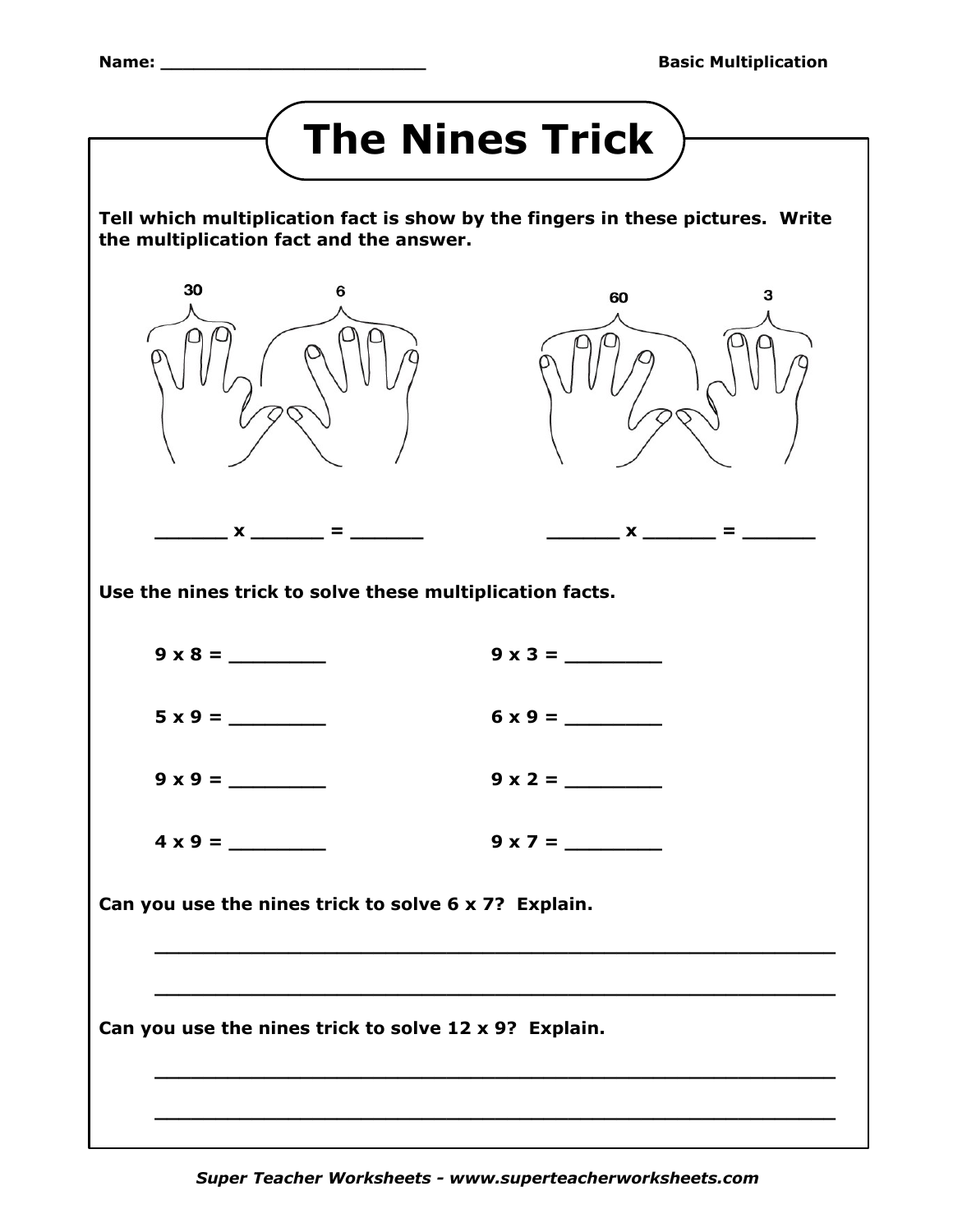## **Another Nines Trick**

| Step 1: Make a column of numbers on your<br>paper from 0 through 9.                                                                            | O<br>$\prime$<br>$\overline{2}$<br>$\mathcal{S}$<br>$\overline{4}$<br>5<br>$\boldsymbol{\mathit{6}}$<br>$\overline{7}$<br>8<br>$\mathcal{q}$                                                                    |
|------------------------------------------------------------------------------------------------------------------------------------------------|-----------------------------------------------------------------------------------------------------------------------------------------------------------------------------------------------------------------|
| Step 2: Next to your column, you're going to<br>make another column of numbers.<br>This time, count backwards<br>from 9 all the way down to 0. | O <sub>q</sub><br>/8<br>2Z<br>36<br>45<br>54<br>63<br>72<br>81<br>90                                                                                                                                            |
| Step 3: You've just written all the answers to<br>your nines times tables. Write the<br>facts next to the numbers.                             | $09 = 9 \times 1$<br>$18 = 9 \times 2$<br>$27 = 9 \times 3$<br>$36 = 9 \times 4$<br>$45 = 9 \times 5$<br>$54 = 9 \times 6$<br>$63 = 9 \times 7$<br>$72 = 9 \times 8$<br>$81 = 9 \times 9$<br>$90 = 9 \times 10$ |